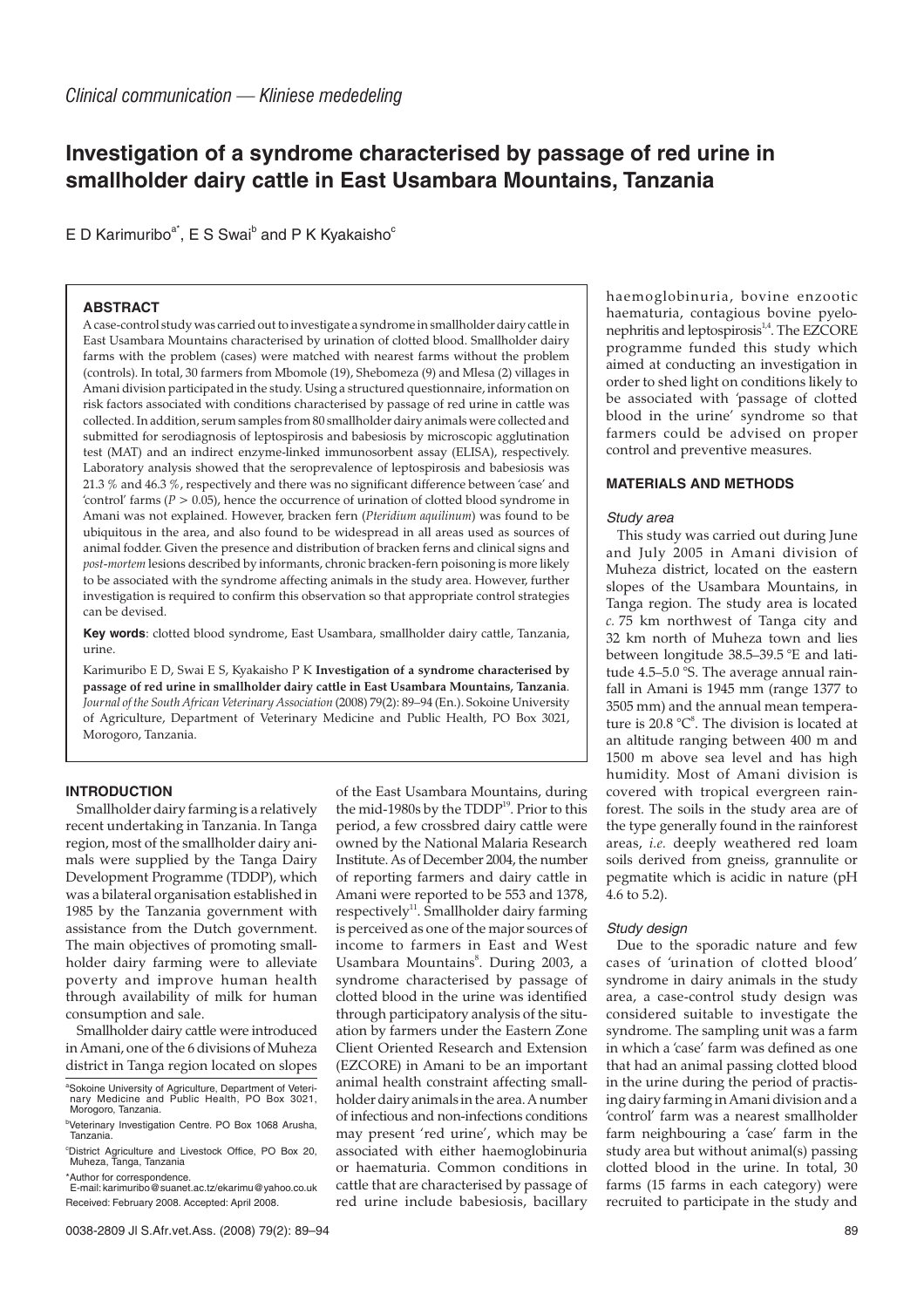were from Mbomole (19), Shebomeza (9) and Mlesa (2) villages.

Of 80 animals that were sampled, 71  $(88.8\%)$  were females and 9 (11.2 %) were males. The average age of sampled animals was  $4.1 \pm 2.6$  years (range 1 month to 13.25 years). Most animals (*n* = 69, 86.3 %) were home-bred and only 11 animals (13.8 %) originated from outside Amani division, mainly from other areas within Tanga region, although a few animals originated from distant areas such as Arusha (2) or Coast (1) regions. All animals sampled were under zero-grazing management systems where owners cut fodder to feed their animals indoors throughout the year.

Additional information was collected through in-depth interview of key informants, mainly animal health service providers (livestock field officers and community-based animal health workers) who attended and carried out *post mortem* examination of animals that died or were slaughtered because of suffering from 'urination of blood' syndrome. This included questions on how they manage affected animals and description of lesions seen during *post mortem* examination, which was supported by records available on each farm. In addition, on-farm inspection of cut fodder was carried out to identify common fodder species, including the presence of poisonous plants, in animal feeds on the day of the farm visit. This inspection was complemented by transect walks in areas used as sources of fodder (established pasture plots, valley bottoms and swampy areas, and forest reserve areas) in order to determine distribution of bracken fern in East Usambara Mountains.

A structured questionnaire was used to collect information on 'case' and 'control' farms with respect to risks and exposure to some factors that might predispose animals to conditions presenting with passage of red urine that were selected for investigation, *i.e.* babesiosis, leptospirosis and bracken-fern poisoning. The choice of conditions to investigate was based on the epidemiology, previous experience of animal health conditions in the area and limited resources available for the study. As an internal way of validating some information, questions to cross-check the validity of some responses were included in the questionnaire to control the quality of information collected. To minimise recall bias, information related to occurrence of events during 2004 was collected. In addition, blood samples were collected from 80 smallholder dairy animals by jugular venipuncture and serum separated by centrifugation at 3000 *g* for 20 minutes. Serum samples were then transported in

refrigerated cool boxes to a laboratory for serodiagnosis of babesiosis and leptospirosis.

# Laboratory analysis

Laboratory analysis of serum samples was commissioned from specialised laboratories in Tanzania based at the Sokoine University of Agriculture Pest Management Centre (leptospirosis) and Veterinary Investigation Centre, Arusha (babesiosis). The microscopic agglutination test (MAT) using a panel of 5 serovars carefully selected based on previous experience in Tanga region $19$  and presence of carrier animals such as dogs and cats was used for serodiagnosis of leptospirosis. The antigens used included strains and locally prevalent serovars of the following serogroups (serovars in brackets): Canicola (*canicola*), Grippotyphosa (*grippotyphosa*), Sejroe (*hardjo*), Icterohaemorrhagiae (*icterohaemorrhagiae*) and Pomona (*pomona*). Briefly, the test was carried out in microtitre plates using PBS pH 7.2 as a diluent of test serum. *Leptospira* culture (5 days old) of the above serovars was used as antigen that was added to the microtitre plate wells before the mixture was incubated at 30°C for 2 hours. The results were read using a dark-field microscope and individual sera were considered positive if agglutination was present at dilutions of 1/160 or more (*i.e.* antibody titre of  $\geq$ 1:160), using agglutination of 50 % or more of the leptospires as the end point $10$ .

Another aliquot of the serum samples was subjected to an indirect enzymelinked immunosorbent assay (ELISA) in order to evaluate the level of antibodies to *Babesia bigemina* and *B. bovis* using standard procedures<sup>9</sup>. The results were expressed as percentage positivity (PP) values of optical densities relative to that of a strongly positive control serum $^{18}$ . The threshold levels of PP for positivity of *B. bigemina* and *B. bovis* were 15 % and 25 %, respectively.

#### Data storage and analysis

A database was developed to store quantitative data using Epi Info software<sup>3</sup>. The same programme was used to compute descriptive statistics of variables collected during the study. Comparison of proportions of independent variables was done using chi-square  $(\chi^2)$  tests while analysis of variance (ANOVA) was used to test for significant differences between means of the continuous variables. Bartlett's test for inequality of population variance was used to assess homogeneity of variances and a small *P*-value ( $P < 0.05$ ) was used as basis for adopting the Kruskal-Wallis test of statistical significance of the 2 groups that were compared instead of ANOVA. A critical probability of 0.05 was adopted throughout as a cut-off point for statistical significance between groups compared.

# **RESULTS**

#### **Cattle ownership and animal health conditions perceived by farmers to be important.**

All 30 selected smallholder dairy farms were visited and farmers interviewed in the 3 villages of Amani division (a 100 % voluntary response rate). The average number of dairy cattle owned per household was  $5.4 \pm 4.1$  (mean  $\pm$  standard deviation), which ranged between 2 and 20 animals per household. The majority of farms  $(>\frac{53}{\%})$  had 3 or 4 dairy animals; however, on only 2 farms were there more than 15 animals. Most farmers had recently entered smallholder dairy farming (Fig. 1).

A number of disease conditions were reported to be prevalent in Amani area.



Fig. 1: **Distribution of smallholder dairy farmers who participated in the study by year in which they received their first dairy animal.**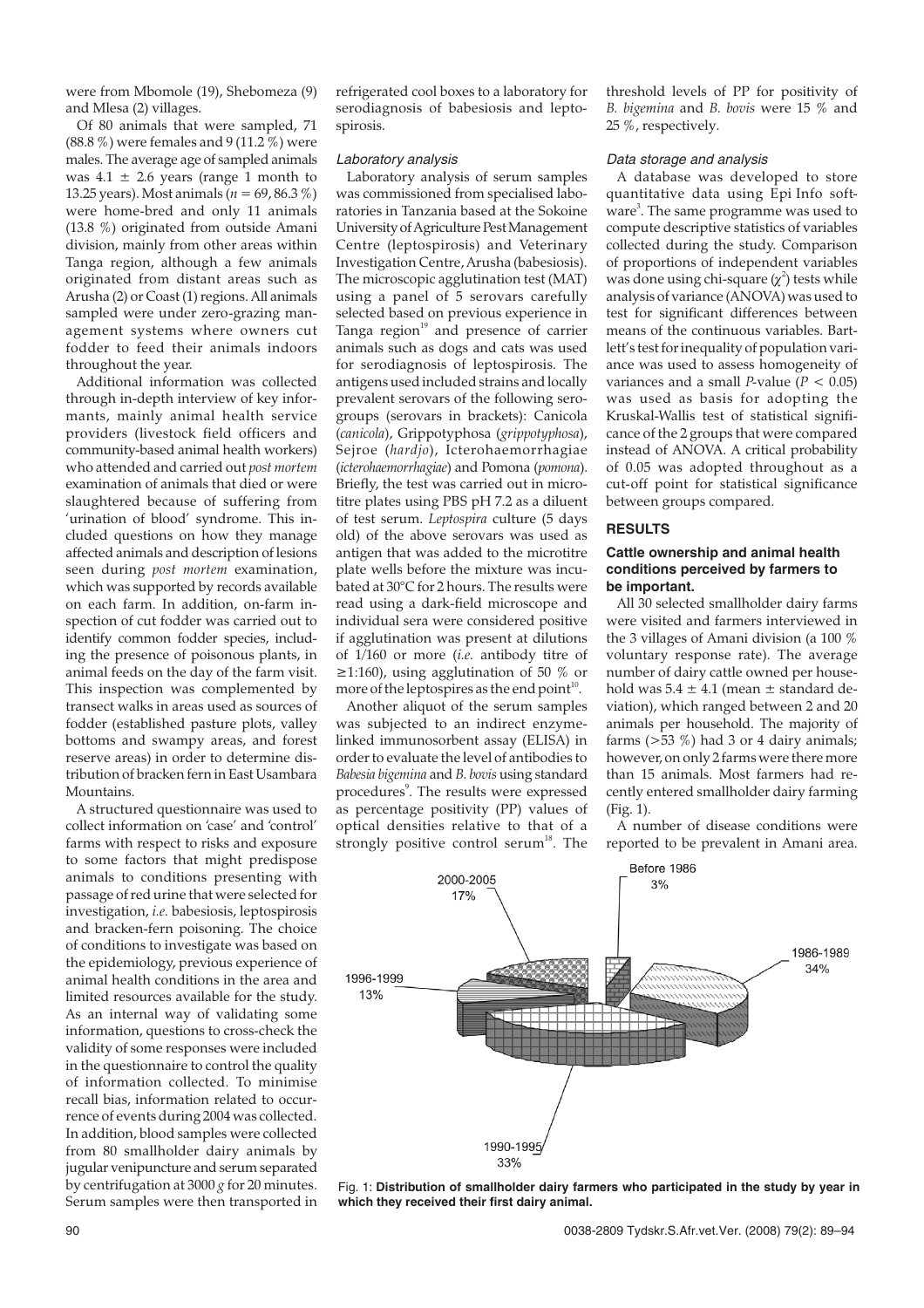Overall, the most common diseases mentioned were anaplasmosis (85.7 %), mastitis (64.3 %) and urination of clotted blood (50.0 %). Other conditions reported to occur less commonly were bloat (3.6 %), pneumonia especially in calves (3.6 %), hoof overgrowth (3.6 %) and trypanosomosis (3.6 %). The respondents were also asked to rank diseases they had mentioned in the order of importance. The 3 priority diseases to farmers were mastitis (1st), urination of clotted blood (2nd) and anaplasmosis (3rd).

# **'Urination of clotted blood' syndrome**

Of the 15 'case' farms visited, only 4 (26.7 %) had 1 or more animals urinating blood at time of the field visit. According to the farmers, cases of urinating clotted blood were observed since 1986. The trend of occurrence of cases of animals urinating clotted blood as reported on 11 farms between 1986 and 2004 is summarised in Fig. 2. From these results, the trend of occurrence of cases of animals urinating clotted blood is increasing.

According to both farmers and animal health service providers, urination of clotted blood was reported to occur in phases. It was reported that during early stages of the disease, affected animals show mild signs characterised by change of colour of urine, which turns brownish and was described by informants as 'black tea-like urine'. This phase may continue for about 1 month when the next phase ensues. The second phase is characterised by passage of frank bloody urine, which is watery in nature. During this phase, affected animals are alert and their appetite remains good. The third phase is characterised by passage of clotted blood in urine. Farmers usually notice 'clots of blood' on the floor of the animal house in the morning. At this stage, the perineal region of affected animals is usually soiled with clotted blood and this is the stage when owners of affected animals become concerned and start seeking alternative interventions. Most affected animals during this stage are emaciated. For lactating cows, there is significant drop in milk yield, which was estimated to decrease by almost half (50 %) of the original production. A number of management strategies were reported to have been attempted, which included antibiotic injection (usually penicillindihydrostreptomycin preparations or oxytetracyclines), antiprotozoals (usually diminazene diaceturate such as Berenil® ) and even some vitamins, mainly Vitamin K. Livestock field officers also reported encouraging good management of affected animals, including provision of a good plane of nutrition, especially feeds rich in proteins (such as cotton seed cake)



Fig.2: **Trend of occurrence of cases of urination of clotted blood in Amani division between 1986 and 2004.**

and minerals. Although the interventions above were considered to help in reducing the severity of the condition, both farmers and animal health service providers considered that affected animals could not recover from this syndrome and the fate would always be death. Due to past experience and beliefs, almost all 'case' animals are slaughtered during the third phase of clinical manifestations that is associated with urination of clotted blood. Lesions reported by livestock field officers who had conducted *post-mortem* inspection were confined to the urinary tract system, mainly in the urinary bladder. Some of the lesions were described as failure of bladder to collapse even if it does not contain urine. When opened, the urinary bladder of affected animals was reported to have a smaller lumen containing thick, bloody contents. The wall of the bladder was thickened and 3-layered, with the innermost layer being raw while peripheral ones were composed of dead tissue.

### **Prevalence of diseases characterised by passage of red urine**

#### Leptospirosis

A total of 80 serum samples from dairy cattle in Mbomole (49), Shebomeza (25)

and Mlesa (6) villages were subjected to MAT. Of the 80 samples analysed, 17 (21.3 %) had antibody against at least 1 of the 5 serovars used at a titre equal or above the cut-off point of 1:160. The mean age of seropositive animals  $(5.3 \pm 3.4)$ years, range 0.25–13.25 years) was significantly higher than that of seronegative animals  $(3.7 \pm 2.3)$ , range 0.08– 10.5 years)  $(P = 0.027)$ . The overall serovar-specific seroprevalence in the screened animals at the cut-off titre of 1:160 is presented in Fig. 3. The highest prevalence was that of *L. hardjo* (12.5 %) followed by *L. icterohaemorrhagiae* (3.8 %) , *L. grippotyphosa* (2.5 %) and *L. pomona* (2.5 %). *Leptospira canicola* was not found in the area. Table 1 shows distribution of positive sera by antibody levels. The highest titre was 1:640 detected for *L. hardjo* (1), *L. icterohaemorrhagiae* (1) and *L. pomona* (2) serovars.

Distribution of seropositive animals by study village is summarised in Table 2. At the cut-off titre of  $≥ 1:160$ , *L. hardio* was prevalent in animals sampled from Shebomeza (8.0 %), Mbomole (14.3 %) and Mlesa (16.7 %) villages. For *L. icterohaemorrhagiae,* seropositive animals were from Shebomeza (4.0 %) and Mbomole (4.1 %) villages only. For indication of

Table 1: **The distribution of positive sera by Leptospira antibody levels.**

| <b>Serovar</b>         | <b>Antibody titre</b> |       |       | Total $( %)$ |
|------------------------|-----------------------|-------|-------|--------------|
|                        | 1:160                 | 1:320 | 1:640 |              |
| L. canicola            |                       |       |       | 0(0.0)       |
| L. grippotyphosa       | 2                     |       |       | 2(11.8)      |
| L. hardjo              | 4                     | 5     |       | 10(58.8)     |
| L. icterohaemorrhagiae | 2                     |       |       | 3(17.6)      |
| L. pomona              |                       |       | 2     | 2(11.8)      |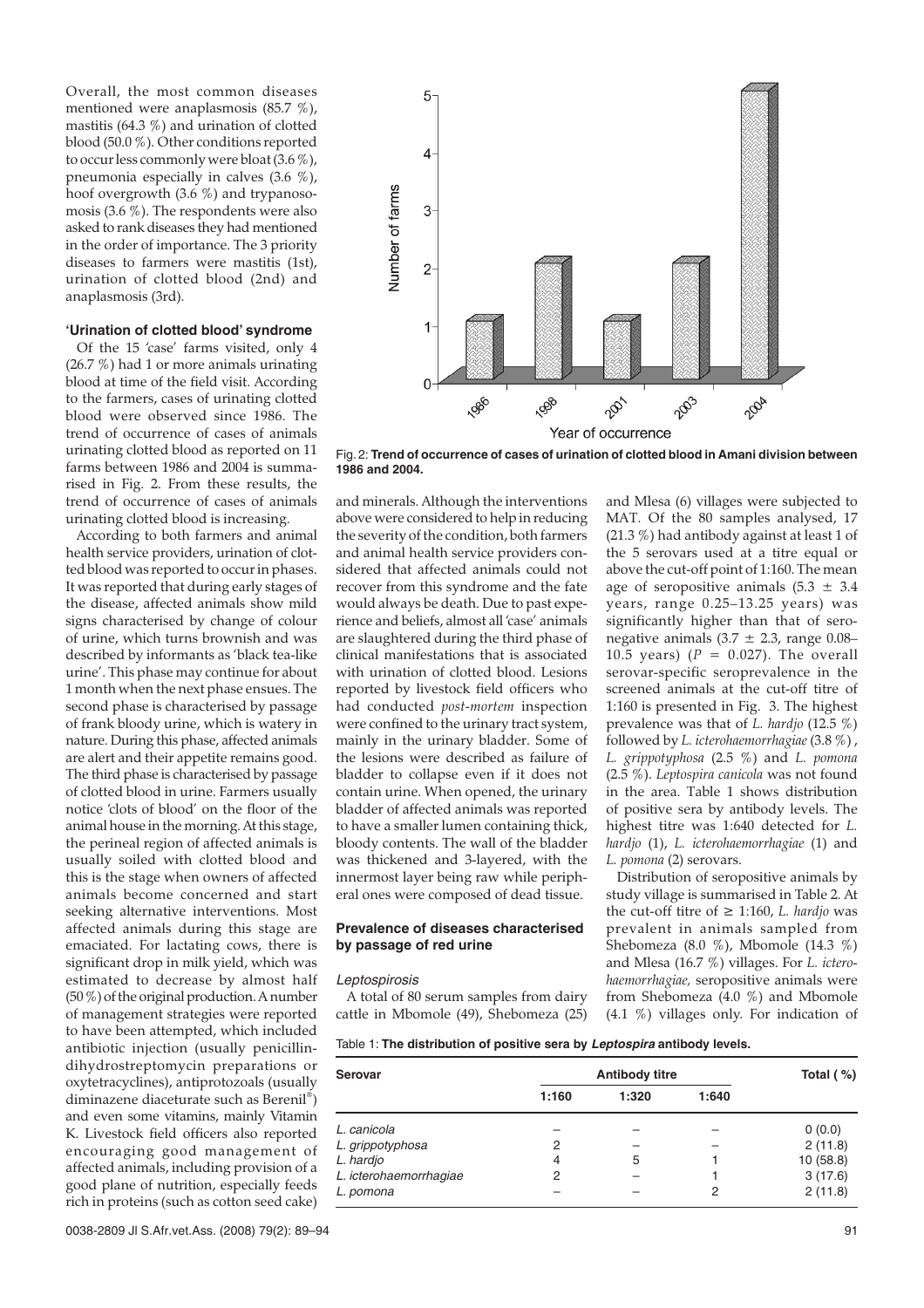exposure to the 5 *Leptospira* serovars screened, the highest seroprevalence was that of *L. icterohaemorrhagiae* recorded in Shebomeza (68.0 %) and the least prevalence was for *L. canicola* recorded in Shebomeza (16.0 %) and Mbomole (8.2 %) villages only. The seroprevalence for the 5 serovars was also grouped by 'case' and 'control' animals as sampled during the study (Table 3). Overall, of 39 samples from 'case' animals analysed, 10 animals (25.6 %) had antibody levels detected at ≥1:160 level while in the 'control' group, 7 (17.1 %) out of 41 animals screened had antibody levels detected at the same level. The differences were not statistically significant ( $P > 0.05$ ), indicating that leptospirosis was not responsible for the occurrence of 'clotted-blood syndrome' in the study area.

# Babesiosis

Of the 80 samples analysed for babesiosis, 37 (46.3  $\%$ ) were positive to either *B. bigemina* or *B. bovis* antibodies (Table 4). For *B. bigemina* and *B. bovis,* the seroprevalence was 38.8 % and 31.3 %, respectively. There was no significant difference between the seroprevalence in animals sampled on 'case' farms (41.0 %) and 'control' farms (51.2 %) (*P* > 0.05). Similar observation was noted with respect to the seroprevalence of *B. bigemina* in animals from 'case' (33.3 %) and 'control' (43.9 %) farms ( $P > 0.05$ ). The same trend was also observed for *B. bovis,* where the seroprevalence on 'case' and 'control' farms was 33.3 % and 29.3 %, respectively (*P* > 0.05). The seroprevalence of *B. bigemina* and *B. bovis* did not differ significantly from the source (homebred *vs* broughtin) ( $P > 0.05$ ), age ( $P > 0.05$ ) or sex ( $P >$ 0.05) of animals either.

# Bovine enzootic haematuria

Chronic bracken-fern poisoning is



Fig. 3:**Seroprevalence of Leptospira serovars in smallholder dairy cattle sampled in Amani**  $(n = 80)$ .

known to be responsible for bovine enzootic haematuria in many countries. The risk of animal exposure to this plant was assessed by on-farm inspection for this plant in animal feeds on farm visit day. We also assessed the ability of both farmers and animal attendants to identify bracken fern and also which intervention strategies were used to avoid feeding this poisonous plant to dairy cattle. During farm visits, it was observed that bracken fern was widespread in Amani area. The plant was observed to be inter-cropped with pasture species in most of the fodder plots visited. The bracken fern, according to farmers and attendants, was reported to be mainly found in valley bottoms (47.0 %) and swampy areas (18.2 %), which are locally known as *'vitivo*', and forest reserve (12.2 %). All areas mentioned to have bracken ferns are main sources of fodder cut for feeding smallholder dairy cattle in Amani division. At least 70 % of the fodder inspected on the day of farm visit had bracken fern and there was no significant difference between the 'case' and 'control' farms  $(P > 0.05)$  (Table 5). Other plant species found in the fodder were Guatemala grass (*Tripsacum laxum*) (100.0 %), a wild plant locally known as '*tikini*' (*Asystasia gangetica*) <sup>20</sup> (96.7 %) and leguminous plants (93.3 %). Less common

Table 2: **The serovar-specific seroprevalence of leptospirosis in 3 villages that participated in the study.**

| Village $(n)$  | Seroprelavence, % (n) |                  |           |                        |           |
|----------------|-----------------------|------------------|-----------|------------------------|-----------|
|                | L. canicola           | L. grippotyphosa | L. hardjo | L. icterohaemorrhagiae | L. pomona |
| Mbomole (49)   | 0.0(0)                | 4.1(2)           | 14.3(7)   | 4.1(2)                 | 4.1(2)    |
| Mlesa (6)      | 0.0(0)                | 0.0(0)           | 16.7(1)   | 0.0(0)                 | 0.0(0)    |
| Shebomeza (25) | 0.0(0)                | 0.0(0)           | 8.0(2)    | 4.0(1)                 | 0.0(0)    |
| Overall (80)   | 0.0(0)                | 2.5(2)           | 12.5(10)  | 3.8(3)                 | 2.5(2)    |

Table 3: **The serovar-specific seroprevalence of leptospirosis in the 'case' and 'control' groups screened in the study.**

| Group $(n)$  | Seroprelavence, % (n) |                  |           |                        |           |  |
|--------------|-----------------------|------------------|-----------|------------------------|-----------|--|
|              | L. canicola           | L. grippotyphosa | L. hardjo | L. icterohaemorrhagiae | L. pomona |  |
| Case (39)    | 0.0(0)                | 0.0(0)           | 15.4 (6)  | 5.1(2)                 | 5.1(2)    |  |
| Control (41) | 0.0(0)                | 4.9(2)           | 9.8(4)    | 2.4(1)                 | 0.0(0)    |  |
| Overall (80) | 0.0(0)                | 2.5(2)           | 12.5(10)  | 3.8(3)                 | 2.5(2)    |  |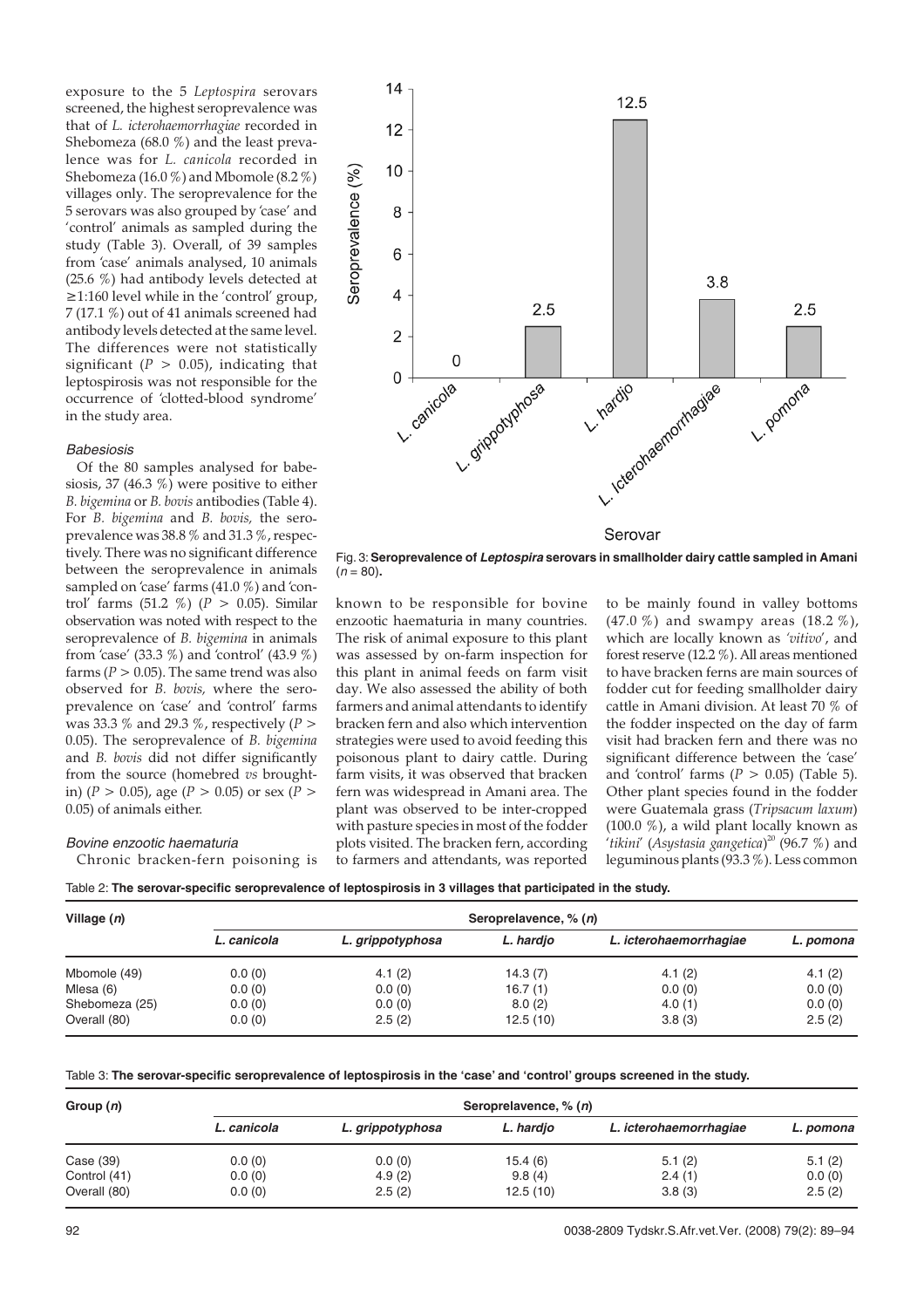Table 4: **Seroprevalence of babesiosis in serum samples from Amani division.**

| Variable                               | No. samples | No. positive | Percent age | 95 % CI       |
|----------------------------------------|-------------|--------------|-------------|---------------|
| Overall Babesia <sup>t</sup>           | 80          | 37           | 46.3        | $35.0 - 57.8$ |
| B. bigemina                            | 80          | 31           | 38.8        | $28.1 - 50.3$ |
| B. bovis                               | 80          | 25           | 31.3        | $21.3 - 42.6$ |
| Overall Babesia <sup>†</sup> 'case'    | 39          | 16           | 41.0        | $25.6 - 57.9$ |
| Overall Babesia <sup>†</sup> 'control' | 41          | 21           | 51.2        | $35.1 - 67.1$ |
| B. bigemina 'case'                     | 39          | 13           | 33.3        | $19.1 - 50.2$ |
| B. bigemina 'control'                  | 41          | 18           | 43.9        | $28.5 - 60.3$ |
| B. bovis 'case'                        | 39          | 13           | 33.3        | $19.1 - 50.2$ |
| B. bovis 'control'                     | 41          | 12           | 29.3        | $16.1 - 45.5$ |

<sup>†</sup>Overall Babesia represents overall results for either B. bigemina or B. bovis combined as 1 variable.

Table 5: **Type of plants found in the fodder inspected on the day of farm visit.**

| <b>Plant species</b>            | <b>Case</b> $(n = 15)$<br>Frequency, $% (n)$ | <b>Control</b> ( $n = 15$ )<br>Frequency, $% (n)$ | Overall $(n = 30)$<br>Frequency, $% (n)$ |
|---------------------------------|----------------------------------------------|---------------------------------------------------|------------------------------------------|
| Bracken fern                    | 60.0(9)                                      | 80.0(12)                                          | 70.0 (21)                                |
| Leguminous plants               | 93.3(14)                                     | 93.3(14)                                          | 93.3(28)                                 |
| Asystasia gangetica ('tikini')* | 93.3(14)                                     | 100.0(15)                                         | 96.7(29)                                 |
| Caliandra spp                   | 60.0(9)                                      | 53.3(8)                                           | 56.7 (17)                                |
| Guatemala grass                 | 50.0(15)                                     | 50.0(15)                                          | 100.0(30)                                |
| Napier grass                    | 60.0(9)                                      | 46.7(7)                                           | 53.3(16)                                 |

\*Local name for a leguminous wild plant commonly used as fodder in the area.

plants in fodder were *Caliandra* spp. (56.7 %) and napier grass (*Pennisetum purpureum*) (53.3  $\%$ ). The majority of leguminous plants observed in fodder were tick clover (*Desmodium* spp.) (75.0 %) and *Glycine wightii* (25.0 %).

### **DISCUSSION**

Farmers who took part in this study are typical smallholders, like in other areas in Tanzania, who own a small number of animals per household $12$ . The majority of farmers  $(63 \%)$  had few  $(<10)$  years exposure to dairy farming, indicating that they had little experience in this undertaking. The animal health conditions perceived to be important in East Usambara area are different from those considered to be of utmost importance in other smallholder dairy-farming areas in Tanzania, which are mainly tick-borne diseases, especially East Coast fever (ECF), babesiosis, anaplasmosis and heartwater<sup>7,14,16</sup>. In extensive management systems, major animal health constraints in Tanzanian cattle include contagious bovine pleuropneumonia, tick-borne diseases, foot-andmouth disease, trypanosomosis and lumpy skin disease<sup>7</sup>. The unique situation of cattle diseases in East Usambara may be partly explained by geo-climatic factors and isolation of the Amani area, which has mountainous terrain and is only accessed by 1 road. This limits the number of new animals likely to introduce diseases and vectors of diseases in the area<sup>8</sup>. Of particular concern was the syndrome

characterised by 'urination of clotted blood', which is not common in other smallholder dairy-farming areas in Tanzania.

The seroprevalence of leptospirosis recorded in the current study  $(21.3\%)$  is higher than that reported earlier in Tanga (10.8 %) and in Muheza district (10.3 %)<sup>19</sup>. With the exception of *L. tarassovi,* however, findings of the current study tally with findings by Swai *et al.*<sup>19</sup> who also reported predominance of *L. hardjo* followed by *L. pomona* and *L. grippotyphosa* serovars in Tanga region. Findings of this study which indicated that older cattle were more likely to be seropositive to leptospira than young ones have also been reported in other countries<sup>10</sup>. Lack of a statistical difference in the seroprevalence of leptospirosis on 'case' and 'control' farms indicates that leptospirosis was not primarily responsible for the 'urination of clotted blood' syndrome in the study area. Similarly, lack of significant difference between the seroprevalence of *B. bigemina* and *B. bovis* between animals in the 'case' and 'control' groups implies that babesiosis was not the main factor responsible for cases of urination of clotted blood amongst dairy animals in Amani. However, the seroprevalence of *B. bigemina* and *B. bovis*reported in this investigation (38.8 % and 31.3 %, respectively) was higher than that reported earlier (<20 % for *B. bigemina* and <10 % for *B. bovis*) in the same area<sup>17,18</sup>. Given the findings of the overall *B. bigemina* and

rence of *Babesia* infection in Amani is considered to be in an 'endemic unstable' state $^{15}$ . It is possible that following phasing out of the then TDDP in the study area in early 2000s and subsequent supervision of all Heifer–in-Trust (HIT) scheme activities by farmers' groups and networks might have resulted in poor control of vectors (ticks) and consequently higher prevalence of tick-borne diseases. Recent studies on tick control in smallholder farms in Tanga region including Amani have identified a gross misuse (under and over dilution) of on-farm diluted acaricide on these farms<sup>16</sup>. The relationship between sero-conversion of most tickborne pathogens (including *B. bigemina* and *B. bovis*) and tick-control methods (spray or hand-dressing) was found to be poor, suggesting that the current control regimens are ineffective in preventing animals from being exposed to ticks. This was also a concern of key informants responsible for animal health delivery in Amani division during field visits.

*B. bovis* seroprevalence of >50 %, occur-

Although there was no significant difference between the proportion of fodder containing bracken fern on 'case' and 'control' farms, the ubiquitous nature, clinical signs and *post mortem* lesions reported by informants in this study strongly suggest that the 'urination of clotted blood' syndrome was due to bracken-fern poisoning. Although the aetiology of bovine enzootic haematuria is still not well known, previous studies in other countries have associated it with chronic exposure of animals to bracken fern<sup>6,13</sup>. The toxic principles of this plant include thiaminase 1, aplastic anaemia factor and a carcinogenic factor known as ptaquiloside $^{2,5}$ . The ptaquiloside principle is mainly responsible for lesions of bovine enzootic haematuria, although other factors such as bovine papillomavirus type 2 have also been reported to play part in this condition<sup>21</sup>. It was found that smallholder dairy animals in East Usambara are constantly exposed to low amounts of bracken fern, which supports involvement of bovine enzootic haematuria in the 'urination of clotted blood' syndrome reported in the area. Usually this condition has a long incubation period before lesions develop in the urinary bladder, which leads to clinical signs in affected animals<sup>13</sup>. This supports findings in the current study of a gradual increase in the number of cases reported over time and it is most likely that the number of cases will continue to increase unless immediate intervention is made to prevent exposure of dairy cattle to bracken fern.

It can be concluded that through the current study, it is evident that small